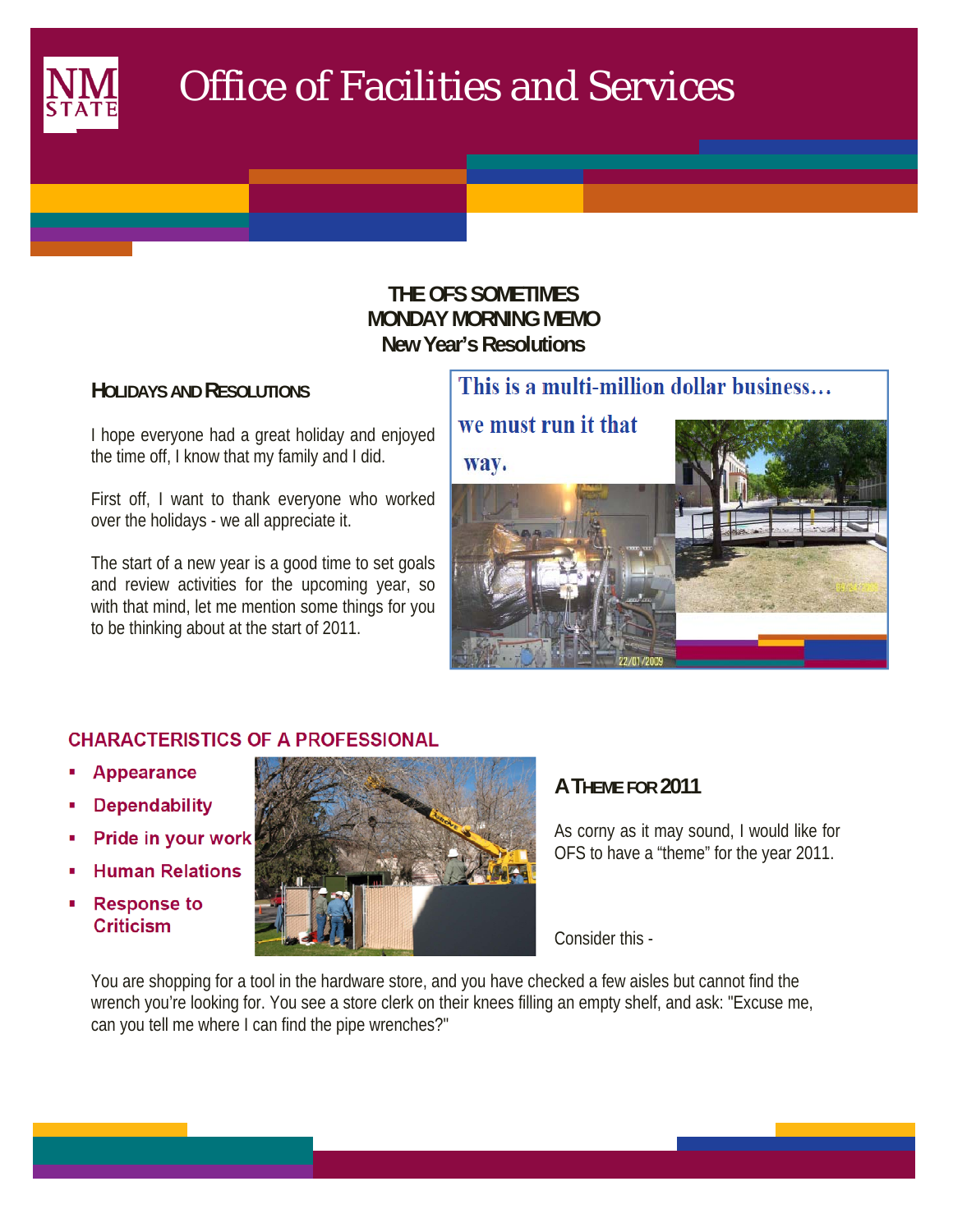There are three possible responses:

1) The clerk says, "aisle four" and doesn't look up at you.

2) You get a low volume sigh or even an "eye roll". The clerk stands up to take you to the aisle, but gives the impression that you have just asked him to perform a task of tremendous effort.

3) The clerk stands up, acknowledges you with a smile and says "of course, I'll take you there myself", shows you the pipe wrenches, and then asks if he can be of any further assistance.

As a customer, it is probably obvious which response you would prefer. But why would you get the first two responses? Here's the reason: the clerk has been given a task to perform. It's his job. It has been given to him by management or his supervisor and he is most likely measured on how quickly and accurately he completes it. It's a job that has to be done. The store must have its shelves filled in order to sell tools. The clerk isn't really concerned with selling but more concerned with completing his given task. Thus the customer "interruption" is just that, an interruption. It is an interruption to his task, to his daily activity, to his job function perhaps.

What is more important to the organization? Completing the activity that keeps the organization running or serving its customers?

I would answer that both are equally important. How you manage the time required to attend to both is what makes service into great service. We have to both serve our organization and our customers, but the customer comes first. A customer is never an interruption; they are the reason why we are all here. Great organizations have this culture running through their very core.

(adapted from: *Why Are We Here? A Lesson in Customer Service*, by Rob Lyons,

http://ezinearticles.com/?Why-Are-We-Here?-A-Lesson-in-Customer-Service&id=4867773)

Regardless of budget, staffing, or any other variable, OFS should be able to provide excellent service. I would like for us to focus on customer service in 2011, and we will talk more about this later. I would like for you begin discussing different aspects of Customer Service in your shop meetings if you're not already doing so.

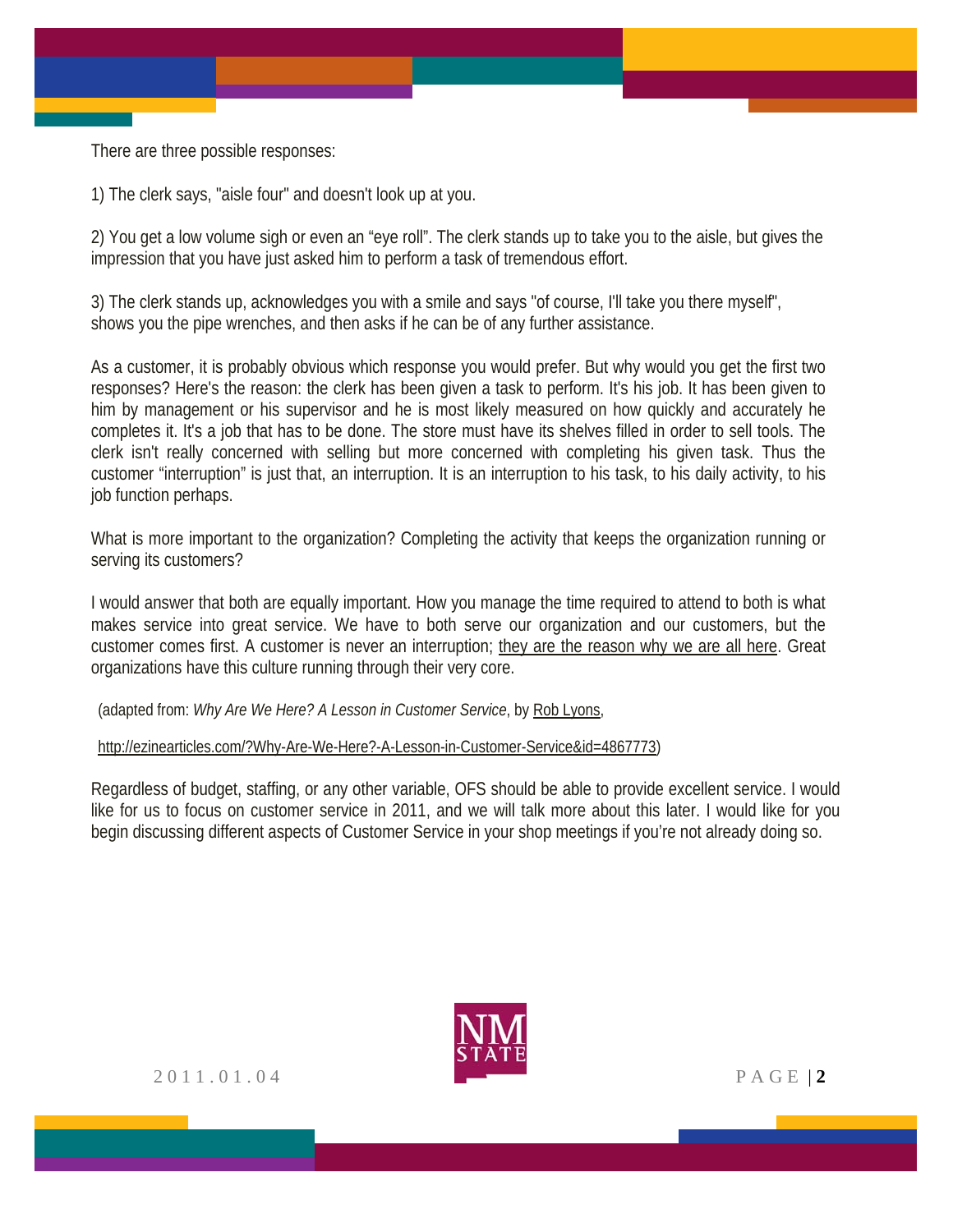## **APPA SUPERVISOR'S TOOLKIT**

NMSU will be hosting the APPA Supervisor's Toolkit from February 21 – 24 at the Golf Course. I would like to emphasize that this class is not just for those who are already supervisors, and attendance at this class would benefit anyone, because it focuses quite a bit on communications skills. We have approximately ten slots to fill, so some folks will be asked to go. However, if you would like to attend, please tell your supervisor.

## **EVALUATIONS / GOALS / TRAINING SUBTITLED: SKIP IF YOU'RE PERFECT**

Those who supervise other folks will need to begin the performance evaluation process soon, however, I want to emphasize that performance evaluations are not just a one way process. Each supervisor owes every employee a well thought out evaluation as well as comments about areas where improvement is suggested. This is also a time for the employee to let the supervisor know of their concerns and goals for the future. None of us is perfect and we all have areas where we could improve, so if an evaluation fails to suggest improvement I will consider it incomplete and I will direct OFS HR to reject it.

Also, any recommended training to improve skills or maintain licenses should be listed on the performance evaluation. With tight budgets, overall training dollars have already been reduced and listing our training requirements will help us defend our expenditures. Also, please make sure that training listed as "required" is listed on the position description as "required" for a license or to maintain a license or certification. If it isn't listed on the PD, then it's not "required" - it's for the improvement of skills to benefit NMSU as well as the individual. Optional training is still beneficial; just don't state that training is required when it isn't. It's all about improvement, and we want anyone who has a desire to improve to be able to.

## **VACATIONS / LEAVE**

This is also a good time to begin thinking about next summer's vacation request so that "use it or lose it" can be avoided.

#### **DEPARTMENTAL MEETINGS**

I am always willing to answer any questions that people have, and if you would like for me to attend your shop or unit meeting to answer questions, just let me know and I will be glad to do so.



2011.01.04 PAGE | **3**